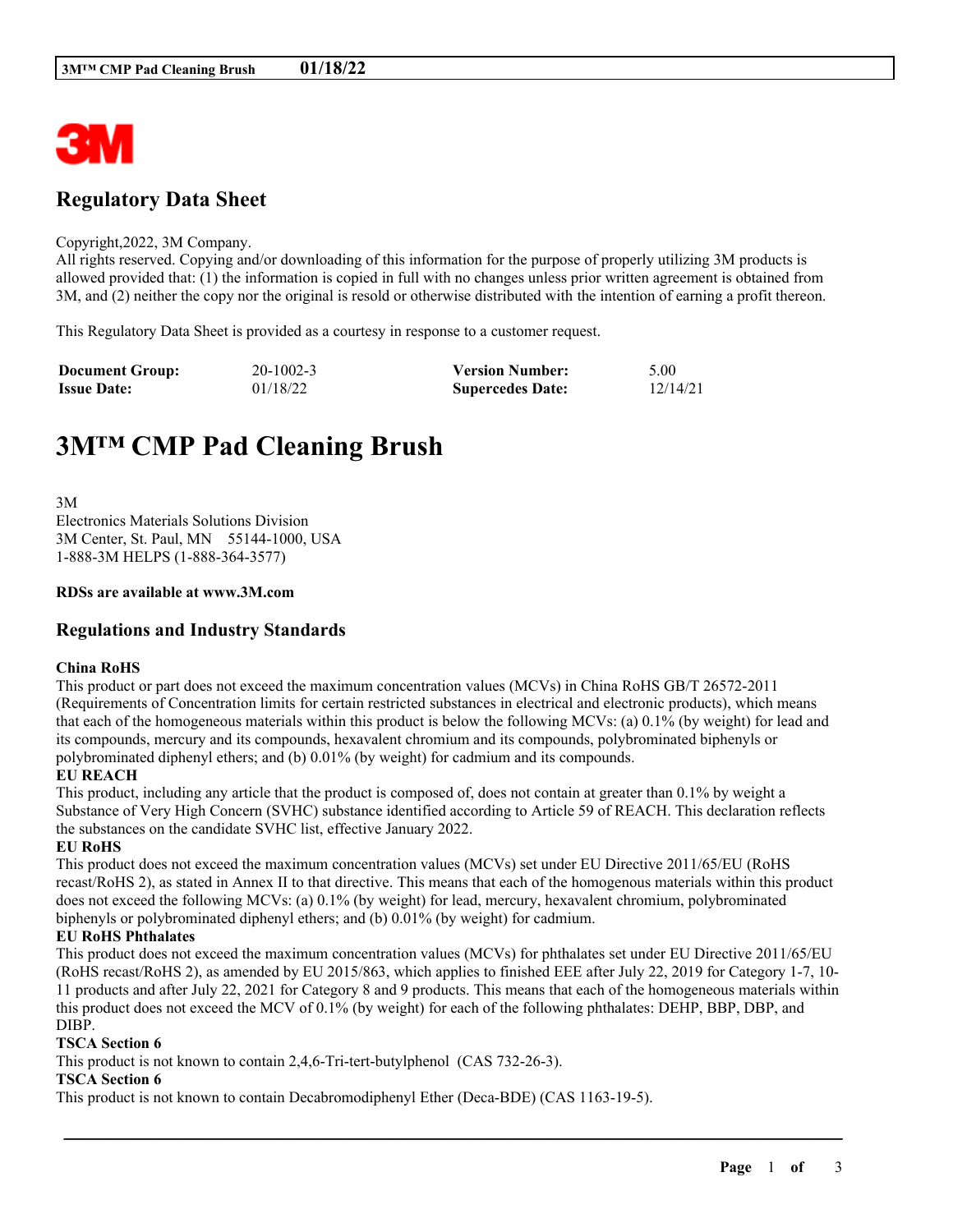**TSCA Section 6** This product is not known to contain Hexachlorobutadiene (HCBD) (CAS 87-68-3). **TSCA Section 6** This product is not known to contain Pentachlorothiophenol (PCTP) (CAS 133-49-3). **TSCA Section 6** This product is not known to contain Phenol, isopropylated phosphate (3:1) (PIP (3:1)) (CAS 68937-41-7).

# **Chemicals and/or Compounds of Interest**

**Alkylphenol (AP)** : Not intentionally added. **Alkylphenolethoxylates (APE)** : Not intentionally added. **Antimony and (Sb) Compounds** : Not intentionally added. **Arsenic and (As) Compounds** : Not intentionally added. **Asbestos** : Not intentionally added. **Azocolorants and Azodyes** : Not intentionally added. **Beryllium and (Be) Compounds** : Not intentionally added. **Bismuth and (Bi) Compounds** : Not intentionally added. **Bisphenol A (BPA) (CAS 80-05-7)** : Not intentionally added. **Butyl Benzyl Phthalate (BBP) (CAS 85-68-7)** : Not intentionally added. **Cadmium and (Cd) Compounds** : Not intentionally added. **Chlorinated Paraffins, Short Chain** : Not intentionally added. **Crystalline Silica** : Not intentionally added. **Decabromodiphenyl Ether (Deca-BDE) (CAS 1163-19-5)** : Not intentionally added. **Di(2-Ethylhexyl) Phthalate (DEHP) (CAS 117-81-7)** : Not intentionally added. **Dibutyl Phthalate (DBP) (CAS 84-74-2)** : Not intentionally added. **Diisodecyl Phthalate (DIDP)** : Not intentionally added. **Diisononyl Phthalate (DINP)** : Not intentionally added. **Di-n-Octyl Phthalate (DNOP) (CAS 117-84-0)** : Not intentionally added. **Dioxins and Furans** : Not intentionally added. **Flame Retardants (not PBB or PBDE)** : Not intentionally added. **Formaldehyde (CAS 50-00-0)** : Not intentionally added. **Genetically Modified Organisms (GMOs)** : Not intentionally added. **Halogenated Compounds** : Bromine, chlorine, fluorine, iodine or chemical compounds containing them are not intentionally added. **Hexavalent Chromium and (Cr+6) Compounds** : Not intentionally added. **Lead and (Pb) Compounds** : Not intentionally added. **Materials of Human or Animal Origin** : Not intentionally added. **Mercury and (Hg) Compounds** : Not intentionally added. **Natural Rubber Latex** : Not intentionally added. **Nonylphenol (NP)** : Not intentionally added. **Nonylphenol Ethoxylates (NPE)** : Not intentionally added. **Organotin Compounds** : Not intentionally added. **Perfluorinated Compounds (PFCs)** : Not intentionally added. **Perfluorooctanesulfonic Acid (PFOS) (CAS 1763-23-1)** : Not intentionally added. **Perfluorooctanoic Acid (PFOA) (CAS 335-67-1)** : Not intentionally added. **Polybrominated Biphenyls (PBB)** : Not intentionally added. **Polybrominated Diphenylethers (PBDE)** : Not intentionally added. **Polychlorinated Biphenyls (PCBs)** : Not intentionally added. **Polychlorinated Naphthalenes (PCNs) (>3 Chlorine Atoms)** : Not intentionally added. **Polycyclic Aromatic Hydrocarbons (PAHs)** : Not intentionally added. **Polyvinyl Chloride (PVC)** : Not intentionally added. **Radioactive Substance** : Not intentionally added. **Selenium and (Se) Compounds** : Not intentionally added. **Tetrabromobisphenol A (TBBA) (CAS 79-94-7)** : Not intentionally added. **Tributyl Tin Compounds** : Not intentionally added.

\_\_\_\_\_\_\_\_\_\_\_\_\_\_\_\_\_\_\_\_\_\_\_\_\_\_\_\_\_\_\_\_\_\_\_\_\_\_\_\_\_\_\_\_\_\_\_\_\_\_\_\_\_\_\_\_\_\_\_\_\_\_\_\_\_\_\_\_\_\_\_\_\_\_\_\_\_\_\_\_\_\_\_\_\_\_\_\_\_\_